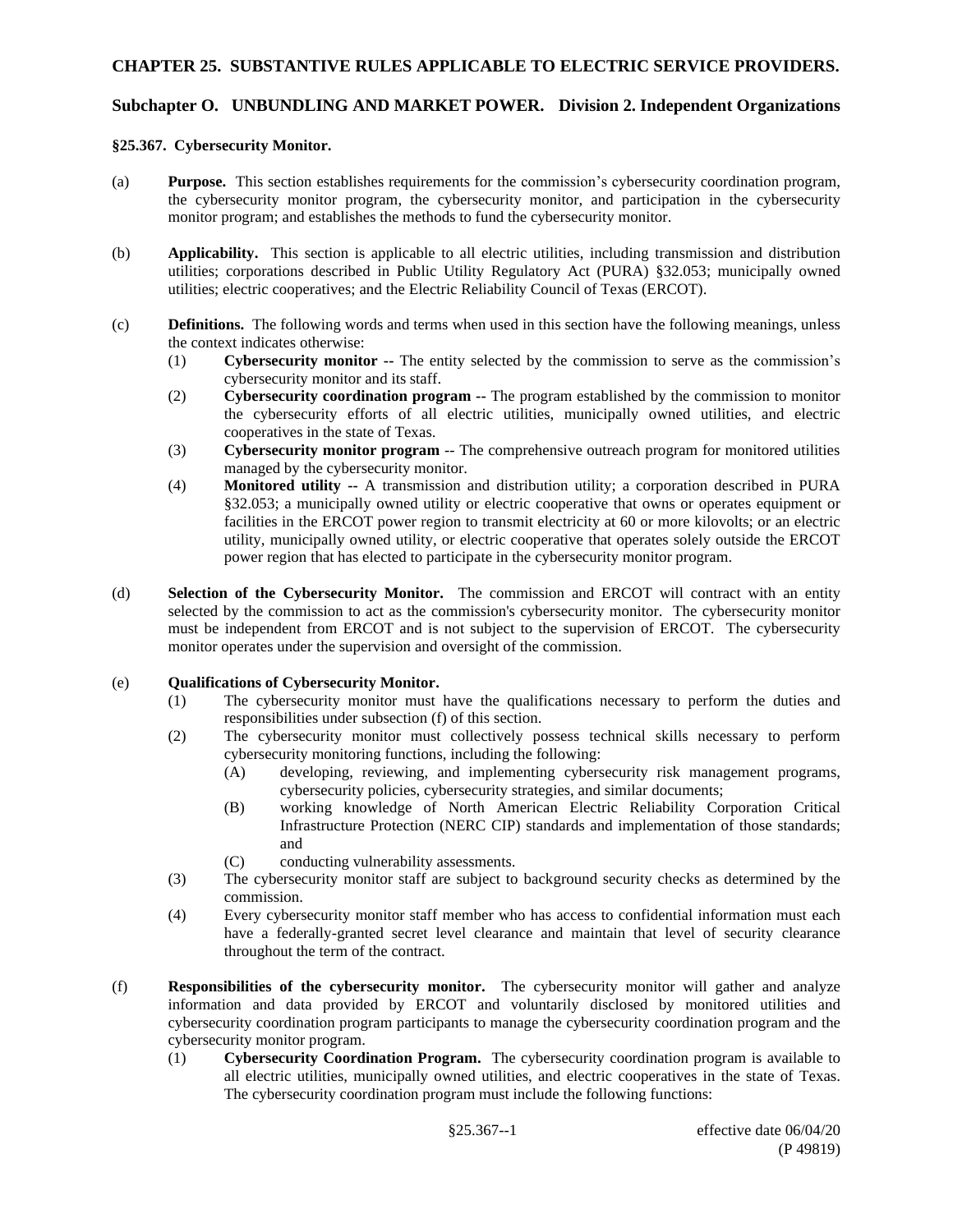# **Subchapter O. UNBUNDLING AND MARKET POWER. Division 2. Independent Organizations**

- (A) guidance on best practices in cybersecurity;
- (B) facilitation of sharing cybersecurity information among utilities;
- (C) research and development of best practices regarding cybersecurity;
- (D) guidance on best practices for cybersecurity controls for supply chain risk management of cybersecurity systems used by utilities, which may include, as applicable, best practices related to:
	- (i) software integrity and authenticity;
	- (ii) vendor risk management and procurement controls, including notification by a vendor of incidents related to the vendor's products and services; and
	- (iii) vendor remote access.
- (2) **Cybersecurity Monitor Program.** The cybersecurity monitor program is available to all monitored utilities. The cybersecurity monitor program must include the functions of the cybersecurity coordination program listed in paragraph (1) of this subsection in addition to the following functions:
	- (A) holding regular meetings with monitored utilities to discuss emerging threats, best business practices, and training opportunities;
	- (B) reviewing self-assessments of cybersecurity efforts voluntarily disclosed by monitored utilities; and
	- (C) reporting to the commission on monitored utility cybersecurity preparedness.

### (g) **Authority of the Cybersecurity Monitor.**

- (1) The cybersecurity monitor has the authority to conduct monitoring, analysis, reporting, and other activities related to information voluntarily provided by monitored utilities.
- (2) The cybersecurity monitor has the authority to request, but not to require, information from a monitored utility about activities that may be potential cybersecurity threats.

## (h) **Ethics standards governing the Cybersecurity Monitor.**

- (1) During the period of a person's service with the cybersecurity monitor, the person must not:
	- (A) have a direct financial interest in the provision of electric service in the state of Texas; or have a current contract to perform services for any entity as described by PURA §31.051 or a corporation described by PURA §32.053.
	- (B) serve as an officer, director, partner, owner, employee, attorney, or consultant for ERCOT or any entity as described by PURA §31.051 or a corporation described by PURA §32.053;
	- (C) directly or indirectly own or control securities in any entity, an affiliate of any entity, or direct competitor of any entity as described by PURA §31.051 or a corporation described by PURA §32.053, except that it is not a violation of this rule if the person indirectly owns an interest in a retirement system, institution or fund that in the normal course of business invests in diverse securities independently of the control of the person; or
	- (D) accept a gift, gratuity, or entertainment from ERCOT, any entity, an affiliate of any entity, or an employee or agent of any entity as described by PURA §31.051 or a corporation described by PURA §32.053.
	- (2) The cybersecurity monitor must not directly or indirectly solicit, request from, suggest, or recommend to any entity, an affiliate of any entity, or an employee or agent of any entity as described by PURA §31.051 or a corporation described by PURA §32.053, the employment of a person by any entity as described by PURA §31.051 or a corporation described by PURA §32.053 or an affiliate.
	- (3) The commission may impose post-employment restrictions for the cybersecurity monitor and its staff.
- (i) **Confidentiality standards.** The cybersecurity monitor and commission staff must protect confidential information and data in accordance with the confidentiality standards established in PURA, the ERCOT protocols, commission rules, and other applicable laws. The requirements related to the level of protection to be afforded information protected by these laws and rules are incorporated in this section.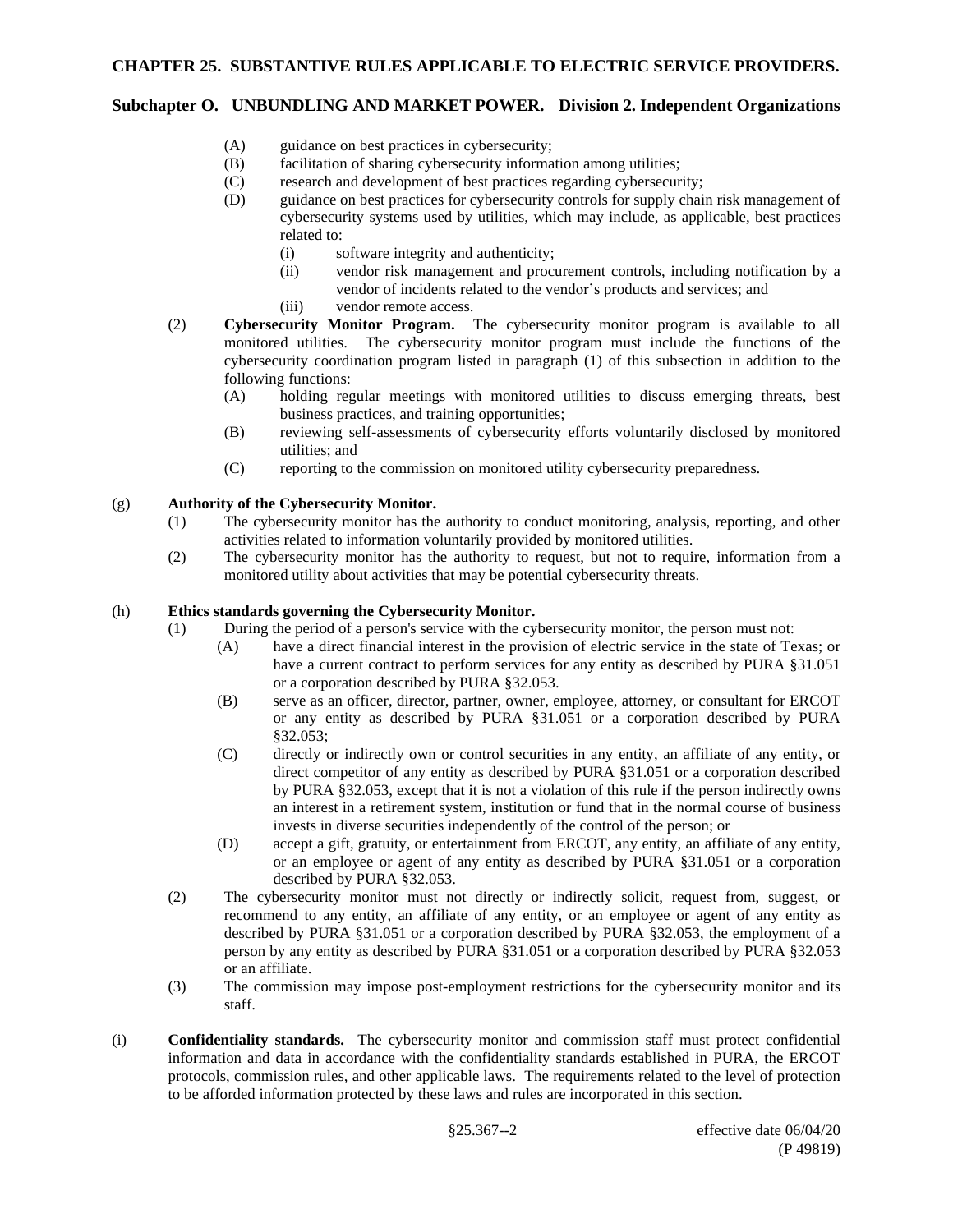# **Subchapter O. UNBUNDLING AND MARKET POWER. Division 2. Independent Organizations**

- (j) **Reporting requirement.** All reports prepared by the cybersecurity monitor must reflect the cybersecurity monitor's independent analysis, findings, and expertise. The cybersecurity monitor must prepare and submit to the commission:
	- (1) monthly, quarterly, and annual reports; and
	- (2) periodic or special reports on cybersecurity issues or specific events as directed by the commission or commission staff.

#### (k) **Communication between the Cybersecurity Monitor and the commission.**

- (1) The personnel of the cybersecurity monitor may communicate with the commission and commission staff on any matter without restriction consistent with confidentiality requirements.
- (2) The cybersecurity monitor must:
	- (A) immediately report directly to the commission and commission staff any cybersecurity concerns that the cybersecurity monitor believes would pose a threat to continuous and adequate electric service or create an immediate danger to the public safety, and notify the affected utility or utilities of the information reported to the commission or commission staff;
	- (B) regularly communicate with the commission and commission staff, and keep the commission and commission staff apprised of its activities, findings, and observations;
	- (C) coordinate with the commission and commission staff to identify priorities; and
	- (D) coordinate with the commission and commission staff to assess the resources and methods for cybersecurity monitoring, including consulting needs.
- (l) **ERCOT's responsibilities and support role.** ERCOT must provide to the cybersecurity monitor any access, information, support, or cooperation that the commission determines is necessary for the cybersecurity monitor to perform the functions described by subsection (f) of this section.
	- (1) ERCOT must conduct an internal cybersecurity risk assessment, vulnerability testing, and employee training to the extent that ERCOT is not otherwise required to do so under applicable state and federal cybersecurity and information security laws.
	- (2) ERCOT must submit an annual report to the commission on ERCOT's compliance with applicable cybersecurity and information security laws by January 15 of each year or as otherwise determined by the commission.
	- (3) Information submitted in the report under paragraph (2) of this subsection is confidential and not subject to disclosure under chapter 552, Government Code, and must be protected in accordance with the confidentiality standards established in PURA, the ERCOT protocols, commission rules, and other applicable laws.

### (m) **Participation in the cybersecurity monitor program.**

- (1) A transmission and distribution utility, a corporation described in PURA §32.053, and a municipally owned utility or electric cooperative that owns or operates equipment or facilities in the ERCOT power region to transmit electricity at 60 or more kilovolts must participate in the cybersecurity monitor program.
- (2) An electric utility, municipally owned utility, or electric cooperative that operates solely outside the ERCOT power region may elect to participate in the cybersecurity monitor program.
	- (A) An electric utility, municipally owned utility, or electric cooperative that elects to participate in the cybersecurity monitor program must annually:
		- (i) file with the commission its intent to participate in the program and to contribute to the costs of the cybersecurity monitor's activities in the project established by commission staff for this purpose; and
		- (ii) complete and submit to ERCOT the participant agreement form available on the ERCOT website to furnish information necessary to determine and collect the monitored utility's share of the costs of the cybersecurity monitor's activities under subsection (n) of this section.